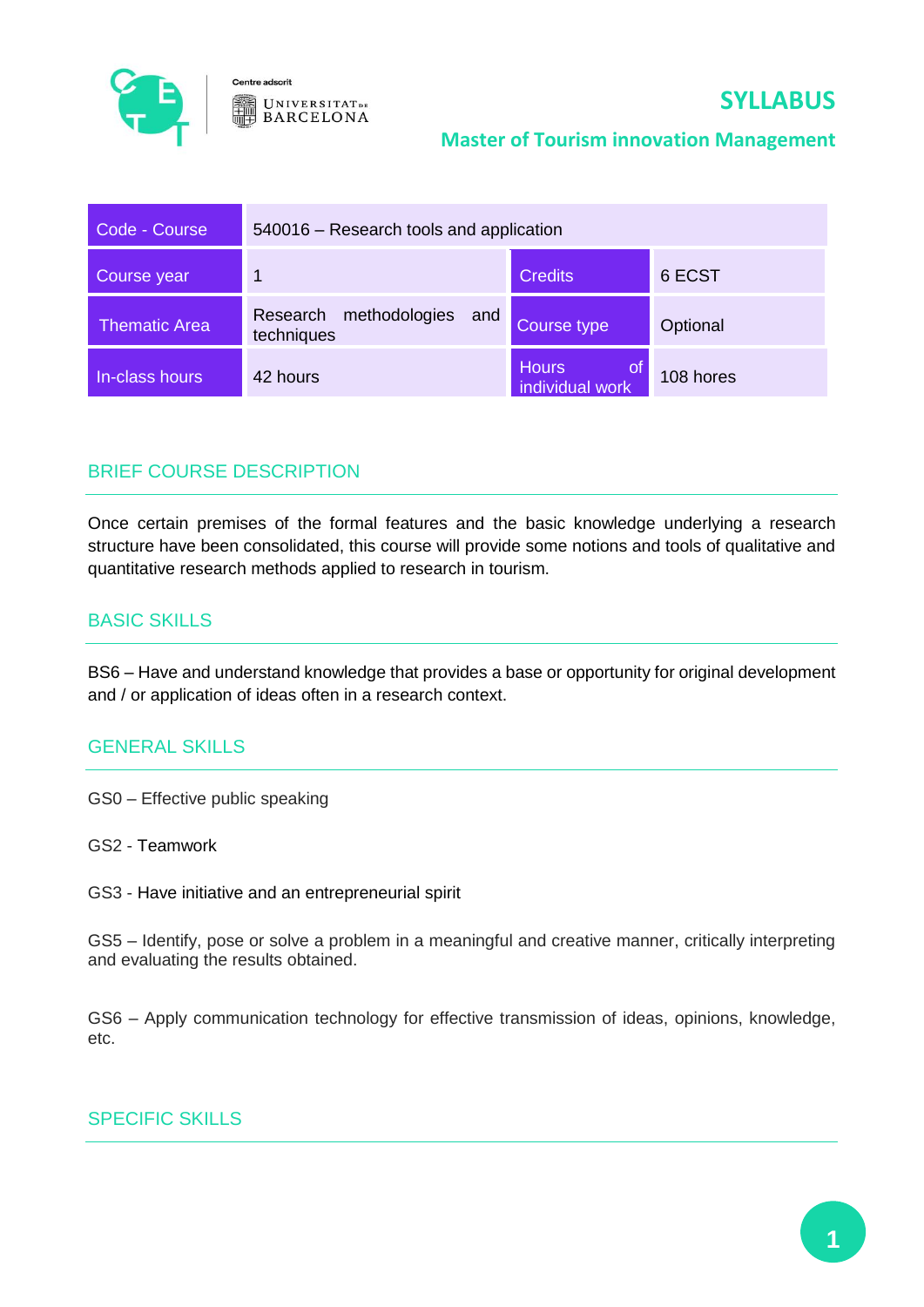

#### **Master of Tourism innovation Management**

SS0 - Master the foundations of and apply scientific methodology to tourism research

SS12 – Transform and add value to ideas and knowledge for the customer generating sustainable results for tourism organizations and society.

## ACADEMIC CONTENT

- 1. Research in tourism management. General principles and methodological perspectives.
- 2. Quantitative research: tools and applications (surveys, social media, general principles of sampling, etc.) and case studies.
- 3. Qualitative research: tools and applications, latest trends and case studies.

## LEARNING METHODOLOGY

In order to maximize students' active learning, the development of the course will combine theoretical and practical in-class sessions with students' individual work through various types of activities; some of them for merely learning purposes, others for learning and evaluation purposes.

#### ASSESSMENT SYSTEM

The evaluation process determines the degree of a student's achieved learning with regards to the competencies of the course in hand.

Students are able to request to be evaluated via a system of continuous assessment along the academic year or a single assessment at the end of the established period of time.

**Continuous Assessment** consists of the evaluation of the teaching-learning process based on the continuous monitoring of the student's performance through the acquired comprehension, coursework and exams. Attending a minimum of 80% of the classes is required to follow this system.

**Single Assessment** consists in the evaluation of the student's learning administered at the end of the established period of time. This system of evaluation is available for all students that provide appropriate proof of their inability to regularly attend class. This assessment is determined based on the learning evidences proven through this evaluation.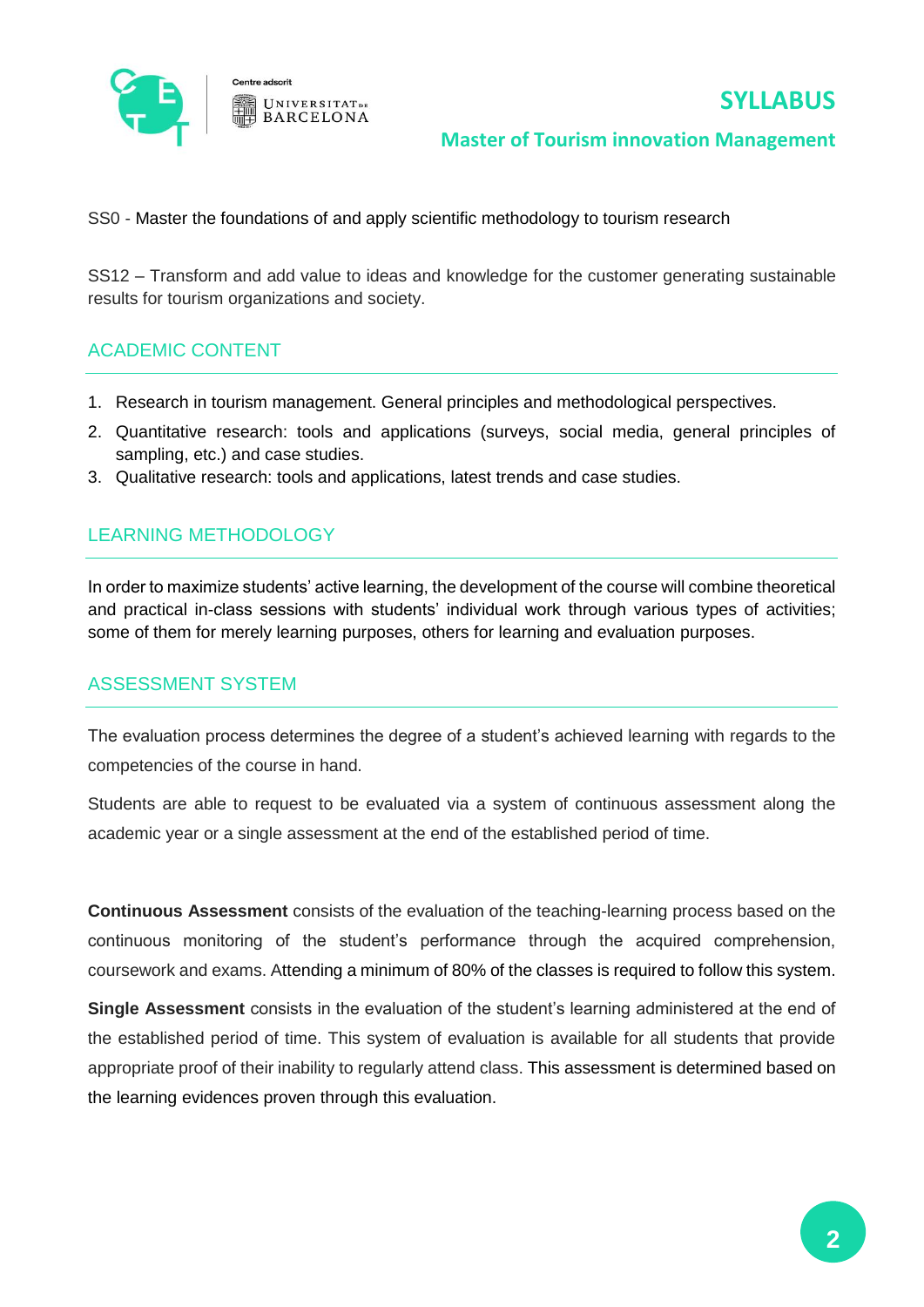

## **Master of Tourism innovation Management**

| <b>Evaluation systems</b> | <b>Continuous</b> | <b>Single</b> |
|---------------------------|-------------------|---------------|
| Activity 1 (individual)   | 50 %              | 50%           |
| Activity 2 (individual)   | 50%               | 50%           |

#### **Review and Reassessment of the Course**

The student has the right to review all the evidences that have been designed for the assessment of learning.

If a student fails to achieve the learning objectives of the course, in order to opt for the reassessment of the course and submit a new reassessment task, it will be mandatory to fulfil one of these conditions:

A) Students must have been awarded a mean grade of 5.0 or higher in relation to the activities carried out throughout the semester without taking into account the final exam/s (both continuous assessment and single assessment) and having attended the final exam.

B) Students must have been awarded a final minimum grade of 4.0 in the overall course.

#### REFERENCES

Cea, M.A. (2001) Metodología cuantitativa. Estrategias y técnicas de investigación social. Madrid: Ed. Síntesis.

Llopis Goig, R. (2004) Grupos de discusión: manual de aplicación a la investigación social, comercial y comunicativa, ESIC Editorial.

Martínez Miguélez, M. (2006) Ciencia y arte en la metodología cualitativa, Editorial Trillas.

Martínez, P. (2008) Cualitativa-mente (los secretos de la investigación cualitativa), ESIC Editorial.

Olaz, A. (2008) La entrevista en profundidad, Septem Ediciones.